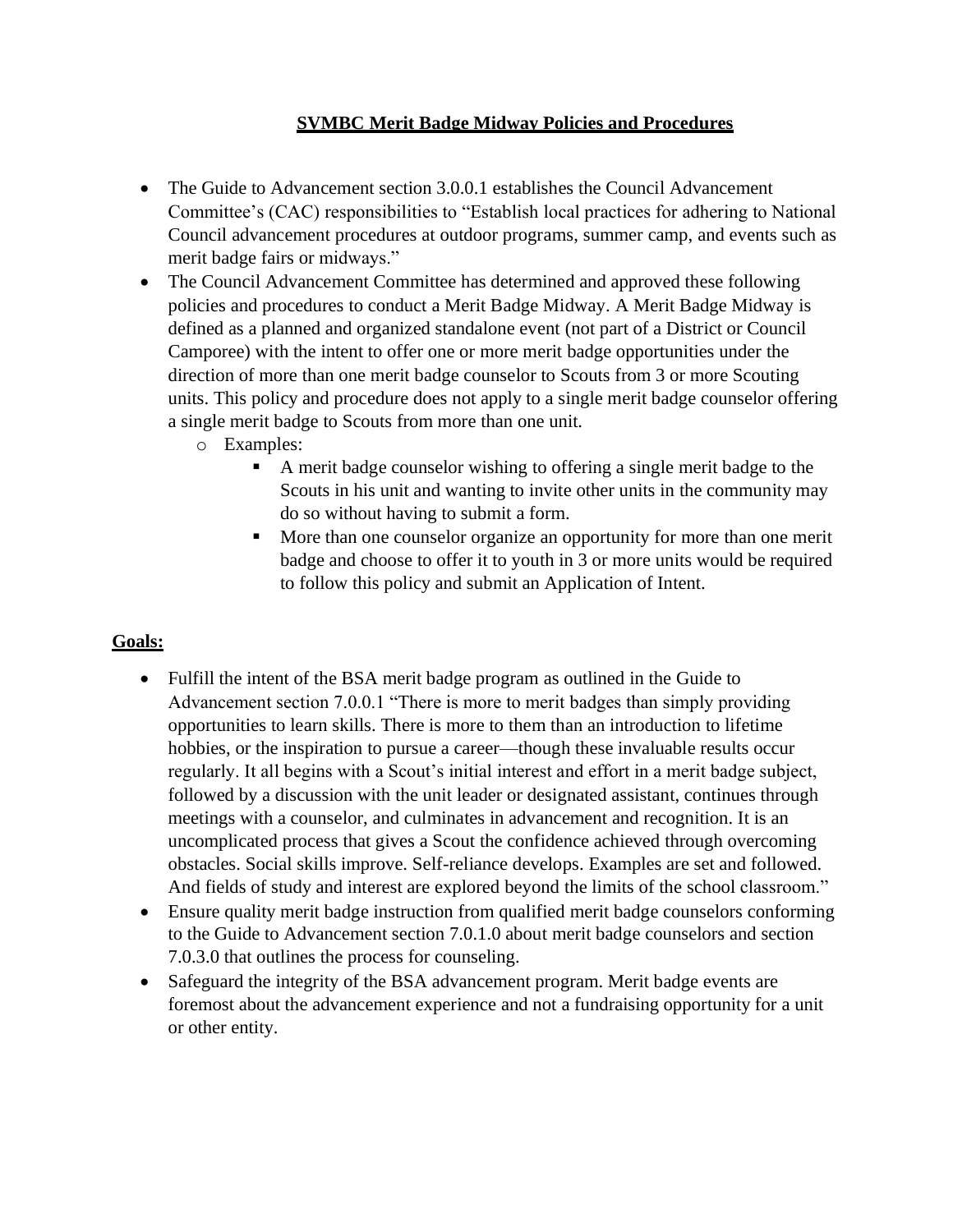## **Registration:**

- **Timeline:**
	- o Merit Badge Midway Application of Intent submitted to the council advancement committee at least 180 days prior to the event. Applications submitted outside of this timeframe will be evaluated by the CAC as a special exception and are subject to denial.
	- $\circ$  The Event Budget must be submitted to the council service center staff at least 60 days prior to the event.
	- o Merit Badge Registration Worksheet submitted to the council service center staff at least 60 days prior to the event.
		- This includes a list of merit badge counselors for the event.
- o Electronic Registration goes live at least 30 days prior to the event.
	- The event chair or host will handle the registration for the day of the event.

## **All Concession Stands (or any provided Food Service):**

• All concession stands are the responsibility of the organization running the stand. The organization must also adhere to all necessary applicable state and local laws.

## **Budget:**

- **Merit Badge Midways by design are not intended to generate revenue for the host, District, or Council. Budgets should be designed to cover cost of the event.**
- The definition of a formal budget is an estimate of income and expenditure for a set period of time.
- All event income and expenses will be managed by the council staff under the council's normal accounting processes (not including any concession sales, if offered).
- Typical budget items may include, but are not limited to: Cost of registration, program supplies, office supplies, recognition items, facility rentals, bank processing fees, and electronic processing fees.
- **For Merit Badge Midways that do not charge a registration fee, it is understood that any expenses are incurred by the host and the Silicon Valle Monterey Bay Councilis not responsible for those expenses.**
- **Donations:**
	- o Physical Item donations for Merit Badge Midways are to be coordinated with theevent Staff Advisor. A letter to use for businesses can be obtained from the event Staff Advisor. This letter is not to be used for general solicitation, but for specific needs that the event has.
	- o Monetary donations are governed by the unit money earning application process, which stipulates that units are not permitted to solicit contributions.

# **Promotion & Communication:**

- These events must be coordinated with and listed on the online district and council calendar to avoid any date conflicts with other district or council events.
- Event chairs will be provided contact information for participants in the event and may share pertinent information about the event with the participants. Event chairs may share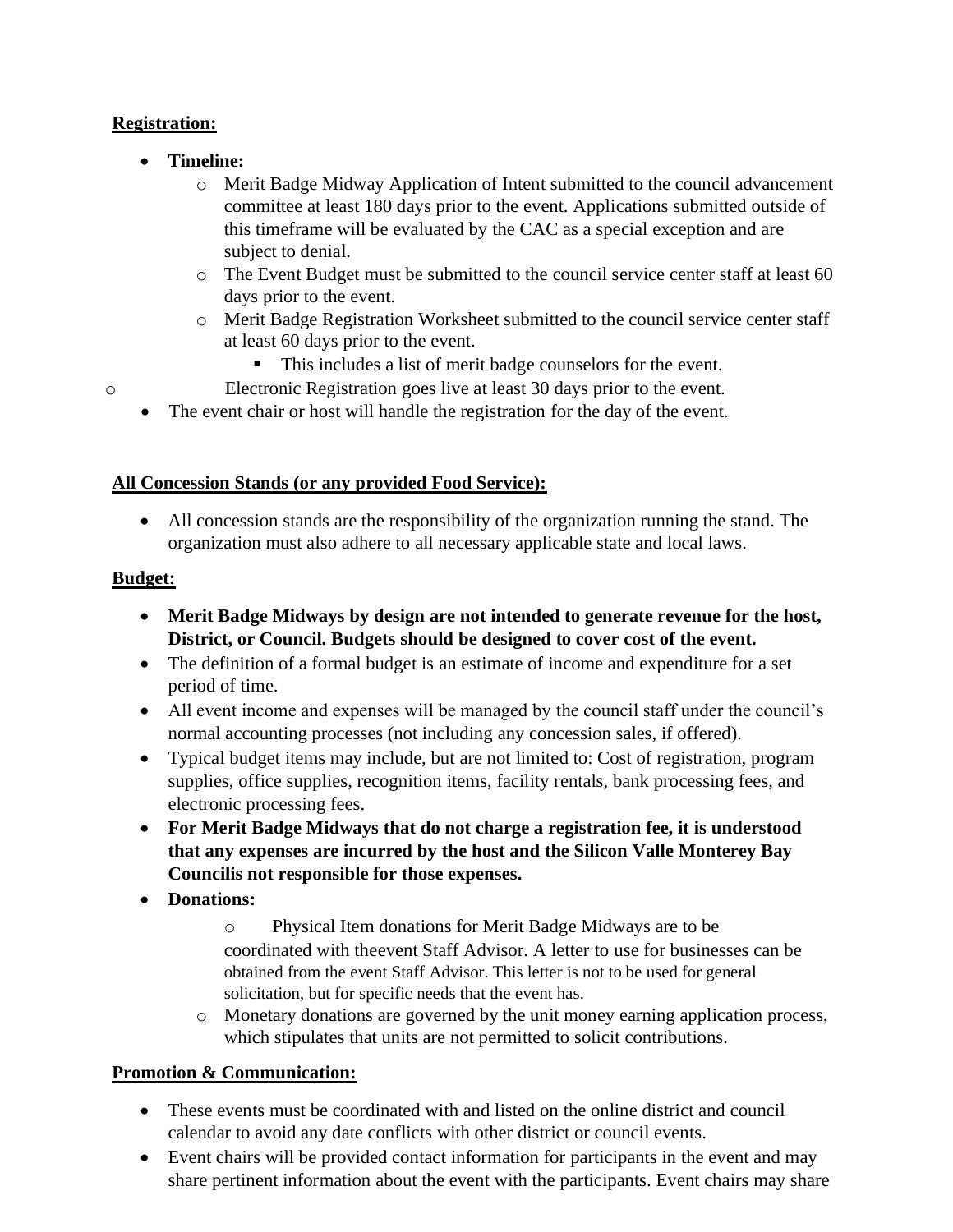class roster and contact information with merit badge counselors.

• **At no time can the names of participants, contact information, or personally identifiable data may be published publicly or shared in mass.**

#### **Advancement:**

- **Merit Badge Counselor (See GTA 7.0.1.1 Qualifications of Counselors):**
	- o All merit badge counselors will be verified that they are currently registered. The council service center staff will verify all in council merit badge counselors. The event chair or host will be responsible for verifying all out of council merit badge counselors. There must be enough merit badge counselors to service the number of participants and merit badges being offered. A list of merit badge counselors is available upon request.
- **Merit Badge Group Instruction (See GTA 7.0.3.2 Group Instruction):**
	- o It is acceptable—and sometimes desirable—for merit badges to be taught in group settings. This often occurs at camp and merit badge midways, fairs, clinics, or similar events, and even online through webinars. These can be efficient methods, and interactive group discussions can support learning. Group instruction can also be attractive to "guest experts" assisting registered and approved counselors. Slide shows, skits, demonstrations, panels, and various other techniques can also be employed, but as any teacher can attest, not everyone will learn all the material. Because of the importance of individual attention and personal learning in the merit badge program, group instruction should be focused on those scenarios where the benefits are compelling.
	- o There must be attention to each individual's projects and fulfillment of all requirements as written. We must know that every Scout—actually and personally—completed them. If, for example, a requirement uses words like "show," "demonstrate," or "discuss," then every Scout must do that. It is unacceptable to award badges on the basis of sitting in classrooms watching demonstrations, or remaining silent during discussions.

#### • **Youth Protection Training:**

- o All merit badge counselors must have current youth protection training.
- o All youth protection policies must be adhered to at the event.

#### • **Selection of Merit Badges:**

- o Merit Badges that are selected to occur at the event must be feasible to the proposed venue that they are occurring at.
- o Merit Badge class sizes are recommended to be no more than 10 participants to ensure each scout can meet all the merit badge requirements for the proposed badges. This is a guidance since some merit badges may require smaller class sizes, and some may be able to accommodate more.
- o Class times are recommended to be no more than 90 minutes to ensure each scout can meet all the merit badge requirements while holding the participants interest and attention.
- o All merit badge requirements must be completed as stated.
- o For Merit Badge Counselors seeking additional guidance on group instruction for merit badge classes please see GTA 7.0.3.2 Group Instruction.